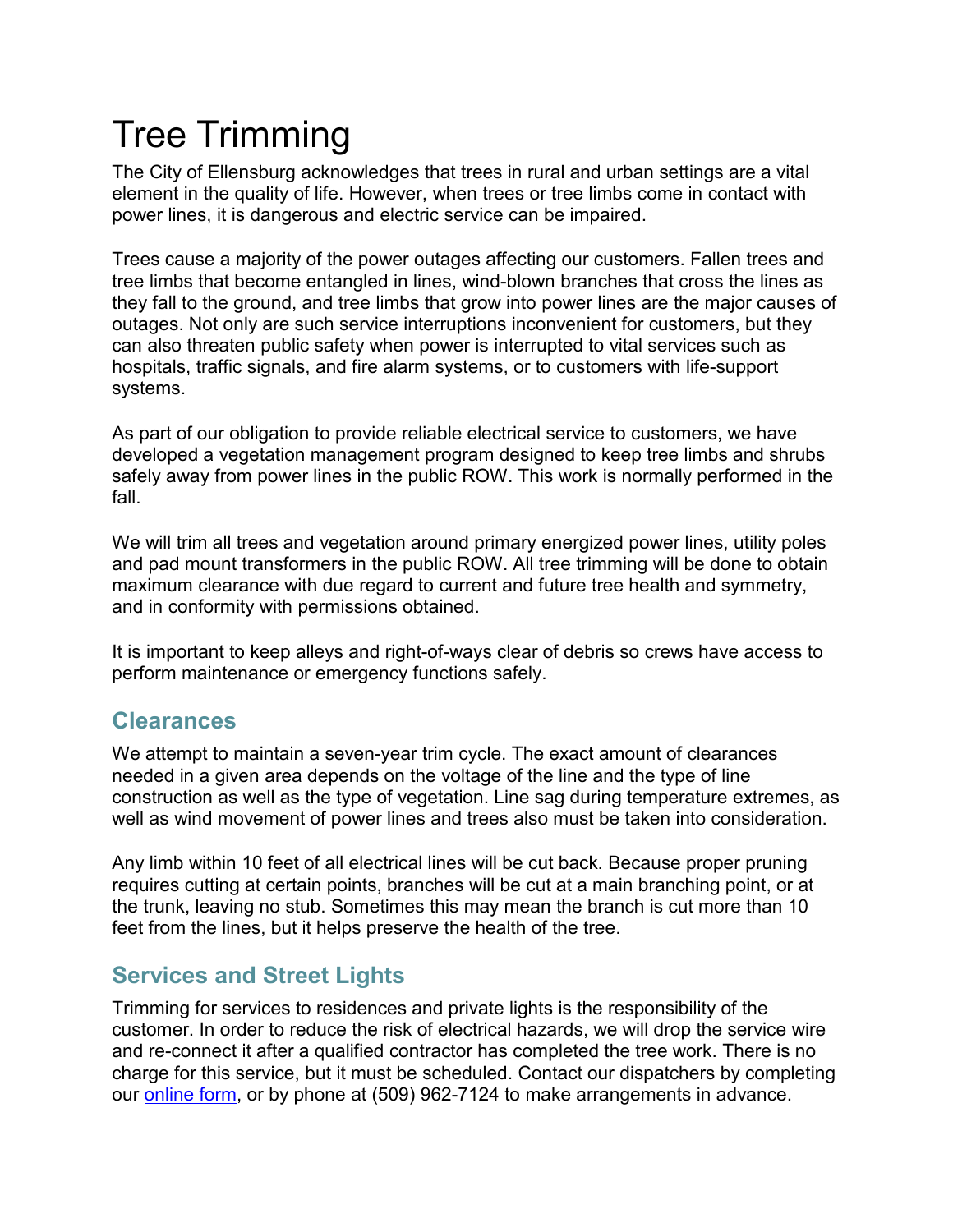### **Planting Guide**



#### Electrical Equipment Clearances

To ensure reliable electric service for the future, special care must be taken in the selection and placement of new trees. Wise tree planting will also protect street and sidewalk visibility and clearance, and prevent damage to pavement, sewers, and buildings. In addition, properly located trees can increase property values. The care taken to plant the right tree in the right place is an investment in the future.

Choosing the right tree and the best place to plant will help provide beautiful, healthy trees that need little maintenance. When planting near a power line, plant trees that are less than 25 feet high when mature. This reduces the chance of power outages and avoids annual pruning.

There are several tree varieties at your local nursery that are suitable for planting near power lines. The following is a partial list of trees suggested for planting near residential power lines. If you are not sure if the tree you're considering meets the mature height